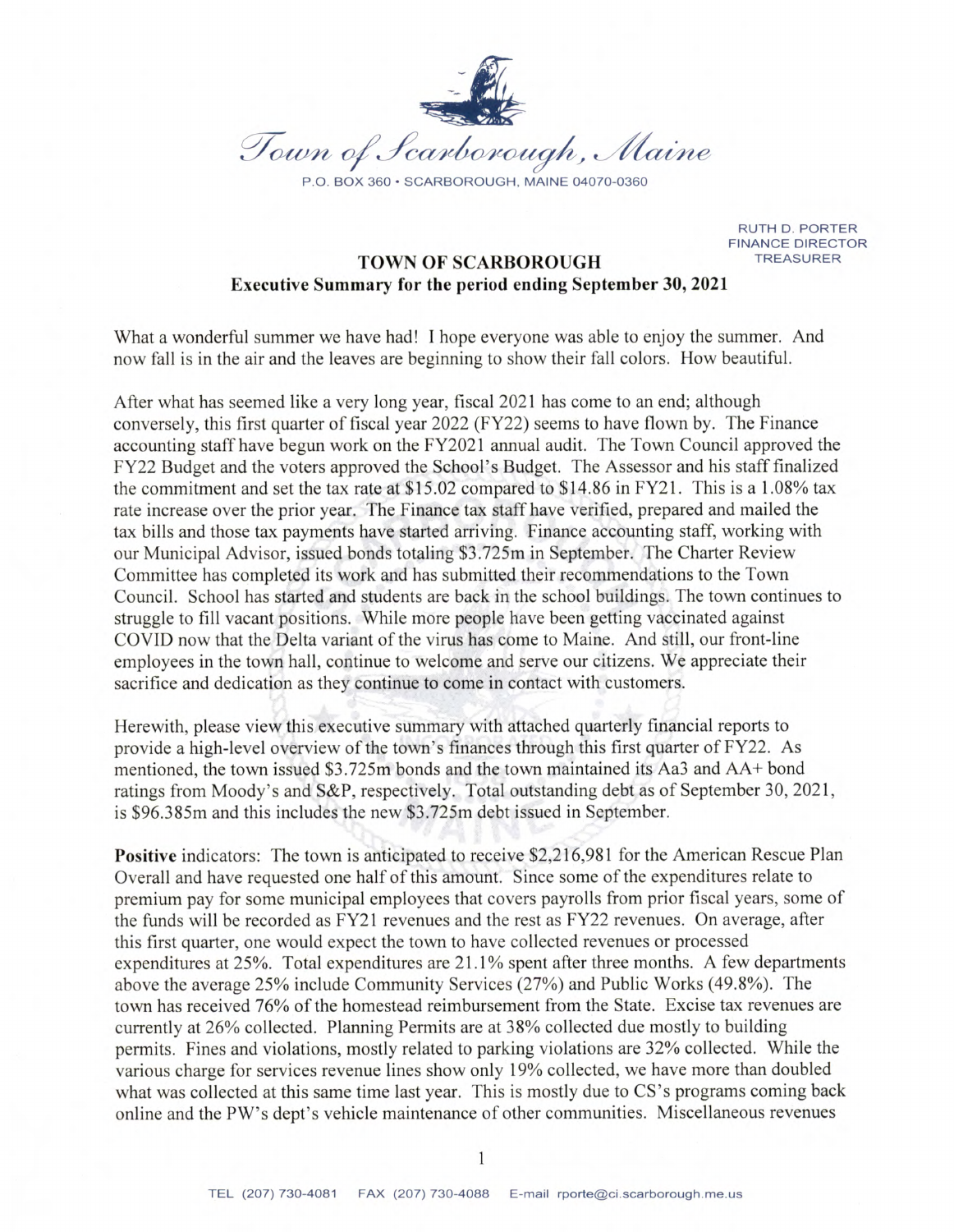show 96.9% collected and is related directly to the premium received on the bonds issued in September. Finally, property taxes are accrued at commitment and a receivable is created for the tax collections. Therefore, the year to date revenues show the full committed amount and not the amounts actually collected.

The assets and liabilities are mostly determined by the timing of the expenditures and revenues and as such, I will focus on the expenditures and revenues. As a general indicator of fund balance, actual revenues and expenditures can measure the anticipated changes that could affect total fund balance. As the balance sheet shows, changes from the first quarter 2021 to 2022 have not changed significantly.

Annually, the unassigned fund balance is updated. Per our fund balance policy, the Town's goal is to maintain unassigned fund balance equal to 10% of the prior year operating budget, not to fall below 8.33%. The 2021 operating budget total is \$96,034,595 thus making the fund balance 10% goal to be \$9,603,459 for FY22. Because FY21 year end adjustments are still in motion, unassigned fund balance is still a moving target at this time.

**Negative** indicators: Community Service (CS) expenditures show 27% spent and revenues at 24% collected. This disparity has to do with the timing of the revenues since the registration process for CS begins in the prior year. Public Works shows about 50% spent, however, the PW's dept generally utilizes the financial purchase order system and encumbers many of their accounts such as solid waste and vehicle maintenance purchases. Since the funds are encumbered, they are not available for other spending and therefore contribute to the larger than normal percentage spent. Interest on unpaid property taxes are at 3% collected. Some of this has to do with taxpayers paying their taxes and also the reduction in the interest rate in FY20 for unpaid taxes. Additionally, this revenue should increase as the property tax foreclosure process begins in November/December.

I would like to take this time to acknowledge the retirement of Police Chief Rob Moulton after 43 years of service and Deputy Finance Director Gina Clukey after 32 years of service. Their service to the Town of Scarborough is greatly appreciated and both have helped to move Scarborough into the future. We wish them both well in their future endeavours.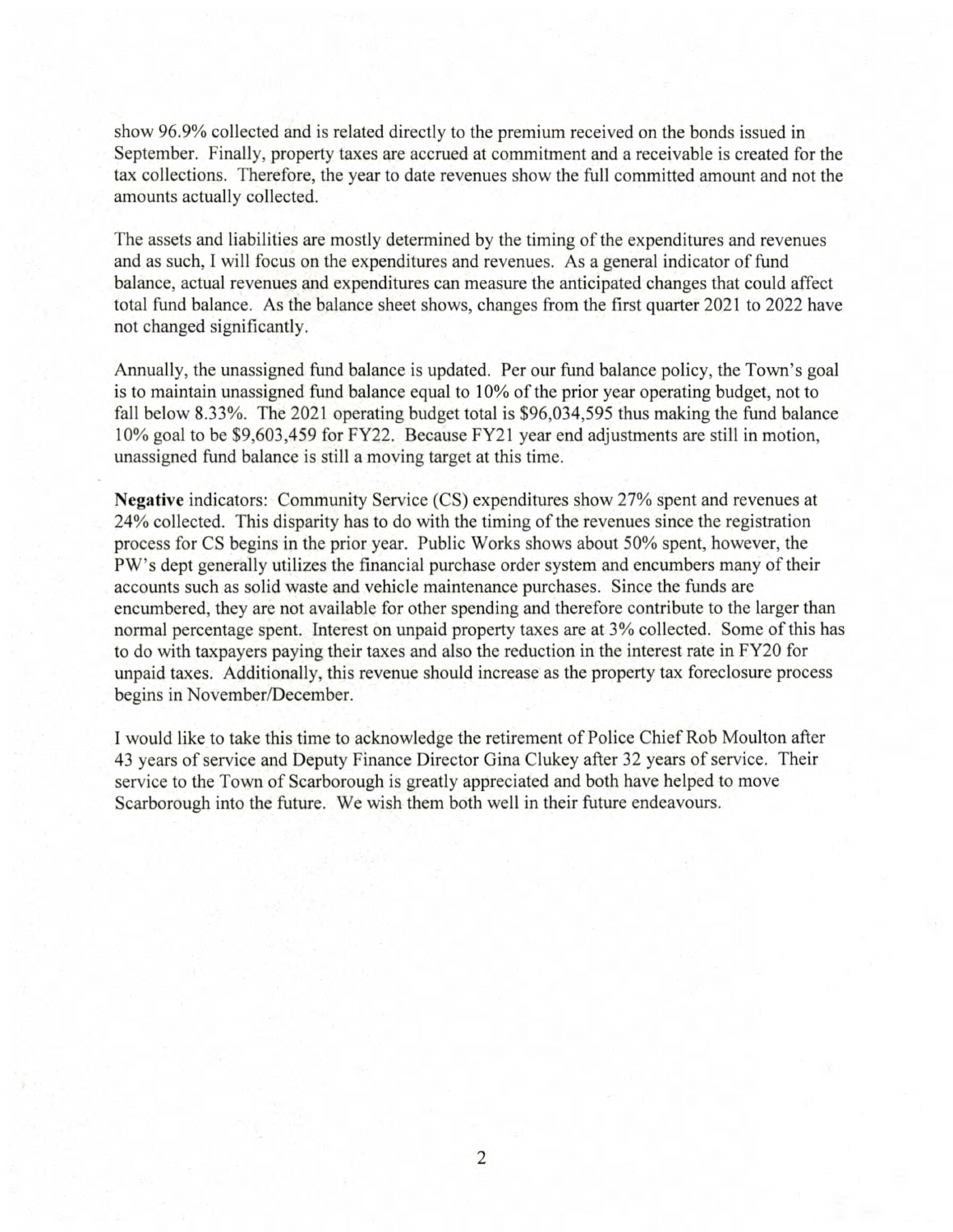# **TOWN GENERAL FUND BALANCE SHEET TOWN OF SCARBOROUGH**

|                     |                                           | <b>September 30, 2021</b> | <b>September 30, 2020</b> | <b>Variance</b> |
|---------------------|-------------------------------------------|---------------------------|---------------------------|-----------------|
| <b>ASSETS</b>       |                                           |                           |                           |                 |
|                     | Cash                                      | 24,041,374                | 17,560,042                | 6,481,332       |
|                     | <b>Taxes Receivable</b>                   | 61,291,833                | 61,076,542                | 215,291         |
|                     | <b>Accts Receivable</b>                   | 125,708                   | 516,948                   | (391, 239)      |
|                     | Due From Other Funds                      | 2,850,408                 | 2,563,482                 | 286,926         |
|                     | Inventories                               | 31,401                    | 27,679                    | 3,722           |
|                     | <b>Total Assets and Outflows</b>          | 88,340,724                | 81,744,692                | 6,596,032       |
| <b>LIABILITIES</b>  |                                           |                           |                           |                 |
|                     | <b>Accounts Payables</b>                  | 4,272,577                 | 3,751,656                 | 520,920         |
|                     | <b>Accrued Payroll</b>                    | 5,925,742                 | 5,576,500                 | 349,243         |
|                     | Prepaid Items                             | 9,828                     |                           | 9,828           |
|                     | <b>Deferred Tax Revenues</b>              | 837,446                   | 913,993                   | (76, 547)       |
|                     | Taxes Collected In Advance                | 244                       | 3,853                     | (3,609)         |
|                     | <b>Total Liabilitites and Inflows</b>     | 11,045,837                | 10,238,297                | 807,540         |
| <b>FUND BALANCE</b> |                                           |                           |                           |                 |
|                     | <b>Fund Balance Unrestricted</b>          | 9,561,176                 | 7,672,328                 | 1,888,848       |
|                     | <b>Fund Balance Reserved</b>              | 6,187,454                 | 5,070,810                 | 1,116,644       |
|                     | <b>Fuel Inventory Reserve</b>             | 31,401                    | 27,679                    | 3,722           |
|                     | <b>Actual Revenues</b>                    | 80,370,025                | 75,667,441                | 4,702,585       |
|                     | <b>Actual Expenditures</b>                | 18,855,169                | 16,931,862                | 1,923,307       |
|                     | <b>Fund Balance</b>                       | 77,294,887                | 71,506,395                | 5,788,492       |
|                     | <b>Total Liabilities and Fund Balance</b> | 88,340,724                | 81,744,692                | 6,596,032       |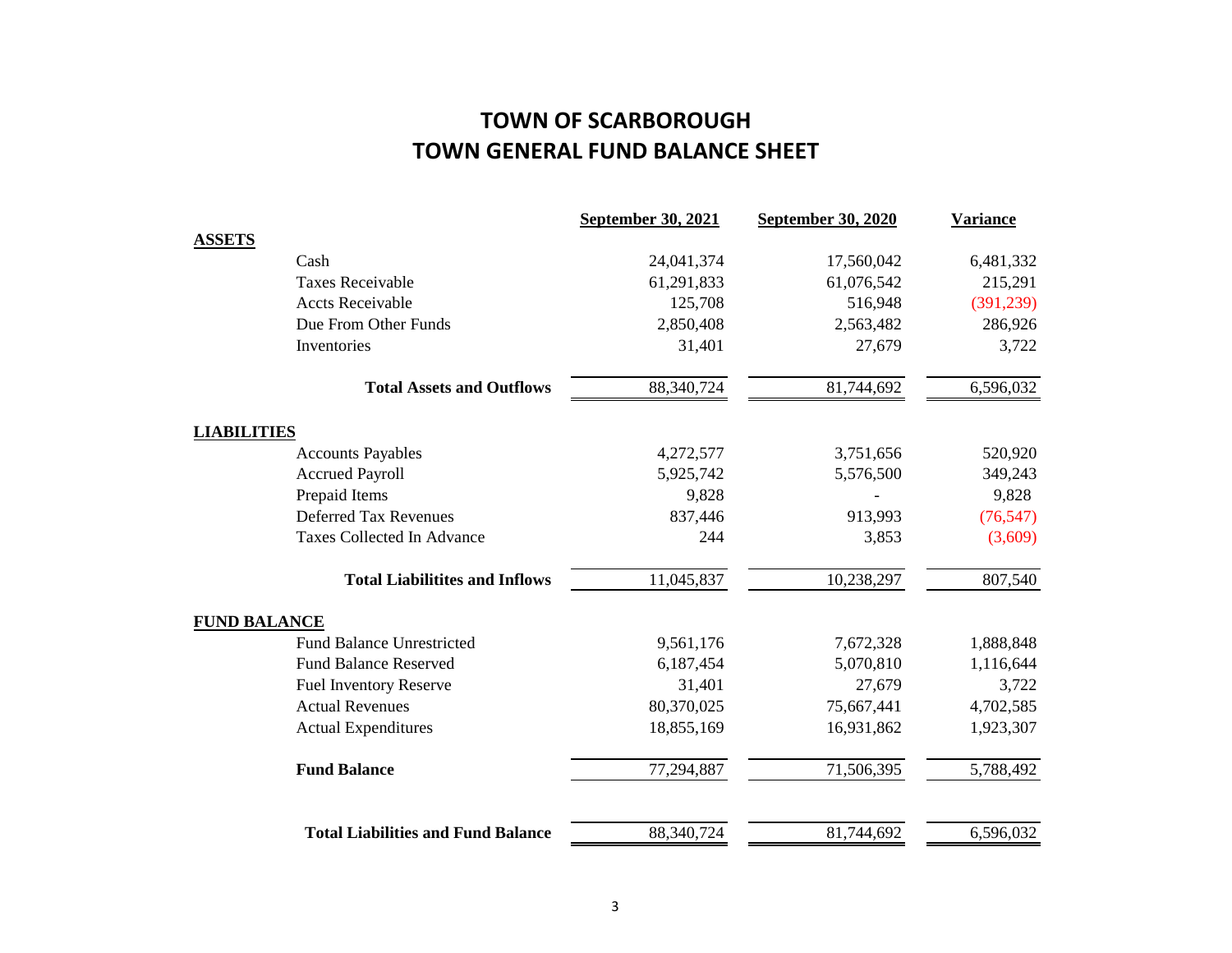#### **Town of Scarborough Comparative Year To Date Expenditures**

|                                               | 9/30/2021      |                 |             | 9/30/2020      |                 |             |
|-----------------------------------------------|----------------|-----------------|-------------|----------------|-----------------|-------------|
|                                               | <b>Revised</b> | <b>YTD</b>      | Percent     | <b>Revised</b> | <b>YTD</b>      | Percent     |
| 1100 General Fund                             | Appropriation  | <b>Expended</b> | <b>Used</b> | Appropriation  | <b>Expended</b> | <b>Used</b> |
| 55 Legislative                                | 11,573         | 2,762           | 23.9%       | 11,573         | 206             | 1.8%        |
| 56 Executive                                  | 3,596,475      | 872,053         | 24.3%       | 3,226,713      | 500,231         | 15.5%       |
| 57 Finance                                    | 1,305,694      | 286,572         | 22.1%       | 1,144,209      | 230,758         | 20.4%       |
| 58 Management Information Systems             | 1,592,423      | 361,327         | 22.6%       | 1,338,293      | 305,401         | 23.6%       |
| 59 Planning                                   | 1,220,454      | 232,247         | 19.0%       | 1.038.027      | 209.381         | 20.4%       |
| 62 Community Services                         | 2,898,048      | 778,988         | 27.0%       | 2,129,666      | 404,367         | 19.3%       |
| 63 Library                                    | 1,071,119      | 267,780         | 25.0%       | 1,152,963      | 283,241         | 24.6%       |
| 66 Public Health & Welfare                    | 105,813        | 25,176          | 23.8%       | 86,076         | 20.378          | 23.7%       |
| 68 SEDCo                                      | 258,326        | 48,750          | 18.9%       | 246,051        | 46,937          | 19.1%       |
| 71 Fire Services                              | 6,161,749      | 1,412,614       | 23.3%       | 5,754,862      | 1,294,834       | 22.7%       |
| 72 Police Services                            | 7,448,954      | 1,545,485       | 20.8%       | 7,094,837      | 1,566,825       | 22.1%       |
| 81 Public Works                               | 7,373,634      | 1,183,689       | 49.8%       | 6,903,287      | 1,123,388       | 47.3%       |
| 85 Debt                                       | 6,287,816      | 55,610          | 0.9%        | 6,482,918      | 127,337         | 2.0%        |
| 86 Storm Related Expenditures                 |                | 229             | 0.0%        |                | 1,311           | $0.0\%$     |
| 91 County Tax                                 | 3,081,933      |                 | 0.0%        | 3,188,519      |                 | 0.0%        |
| 94 Capital Equipment                          | 2,303,242      | 285,745         | 16.1%       | 1,546,736      | 24,125          | 1.6%        |
| 97 Other                                      | 2,143,417      | 69,027          | 3.2%        | 1,864,341      | 81,753          | 4.4%        |
| <b>Total General Fund Expenditures</b>        | 46,860,670     | 7,428,055       | 21.4%       | 43,209,071     | 6,220,473       | 19.4%       |
| Fund 7150 Adult Education                     | 179,639        | 36,117          | 20.1%       | 194,558        | 25,911          | 13.6%       |
| Fund 7100 Total School General Fund           | 55,683,015     | 11,390,997      | 20.9%       | 53, 312, 138   | 10,685,479      | 20.5%       |
| <b>Total School General Fund Expenditures</b> | 55,862,654     | 11,427,114      | 20.9%       | 53,506,696     | 10,711,389      | 20.5%       |
| <b>Grand Total</b>                            | 102,723,324    | 18,855,169      | 21.1%       | 96,715,767     | 16,931,862      | 20.0%       |

**3 Months = 25.00%**

#### **NOTES:**

**Overall:** Non-union & part time furloughed time (avg 20 hrs/week) ended July 24, 2020. Staffing not fully funded in FY21.

**56:** 4 FT staff retirements & benefit payouts, higher WC invoice & timing of Property insurance pymt, filled vacant custodial positions

**58:** MIS Staffing changes - unfilled position recently filled

- **59:** Planning Staffing/Benefite adjustments
- **62:** Community Services: Restoring programs affected by COVID in FY21
- **71:** Fire Dept union contract adjustments
- **72:** Police Chief search ongoing & union contract adjustments
- **81:** PW staffing furloughed back to full time
- **85:** Debt Cost of issuance (COI) on Advance Refunding in FY21 & COI for bonds in FY22
- **94:** \$86,177 FY21 final payment on PW plow truck, FY22 \$72,000 on solar array buyout & FY22 rescue boat down payment.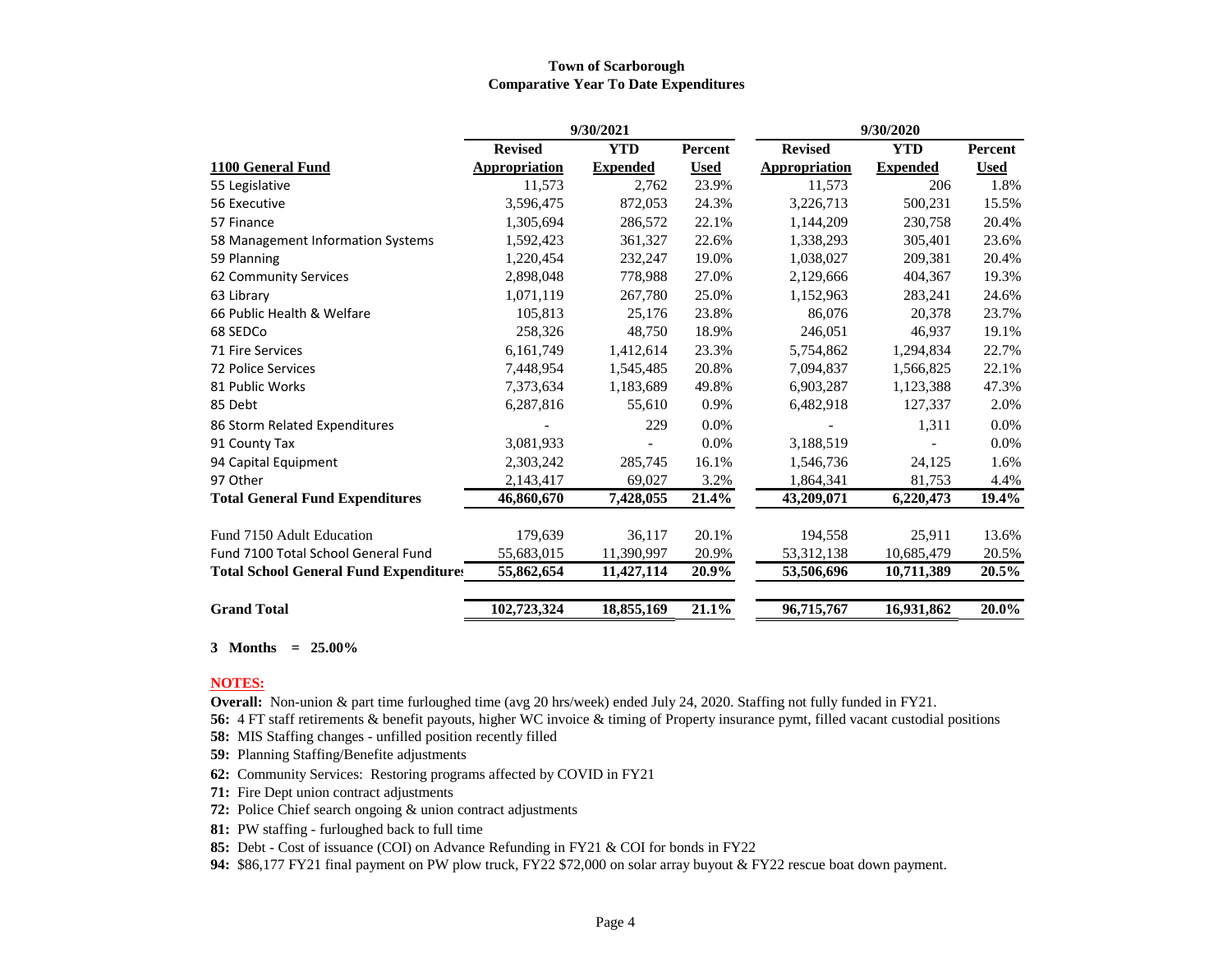### **Town of Scarborough Comparative Year To Date Revenues**

|                                            | 9/30/2021        |                   |                  | 9/30/2020                                         |                   |                  |
|--------------------------------------------|------------------|-------------------|------------------|---------------------------------------------------|-------------------|------------------|
|                                            | <b>Revised</b>   |                   |                  | <b>Revised</b>                                    |                   |                  |
|                                            | <b>Estimated</b> | <b>Actual YTD</b> | $\frac{0}{0}$    | <b>Estimated</b>                                  | <b>Actual YTD</b> | $\frac{6}{6}$    |
| 1100 General Fund                          | <b>Revenue</b>   | <b>Revenue</b>    | <b>Collected</b> | <b>Revenue</b>                                    | Revenue           | <b>Collected</b> |
| 90 Taxes                                   | 29,127,939       | 23,982,162        | 82.3%            | 27,335,611                                        | 72,091,437        | 263.7%           |
| 91 Interest On Delinquent Taxes            | 70,000           | 2,055             | 2.9%             | 97,500                                            | 2,904             | 3.0%             |
| 92 Licenses And Permits                    | 921,480          | 312,282           | 33.9%            | 794,880                                           | 165,110           | 20.8%            |
| 93 Intergovernmental Revenues              | 5,855,256        | 1,836,783         | 31.4%            | 4,476,411                                         | 1,466,144         | 32.8%            |
| 94 Charge For Services                     | 6,810,789        | 1,294,280         | 19.0%            | 6,515,892                                         | 571,811           | 8.8%             |
| 95 Fines Forfeits And Assessments          | 94,700           | 30,594            | 32.3%            | 87,700                                            | 47,466            | 54.1%            |
| 96 Miscellaneous Revenues                  | 881,421          | 854,406           | 96.9%            | 792,719                                           | 218,740           | 27.6%            |
| 99 Other Financing Sources                 | 3,099,085        | 1,141,575         | 36.8%            | 3,049,711                                         | 5,000             | 0.2%             |
| <b>Total General Fund Revenues</b>         | 46,860,670       | 29,454,136        | 62.9%            | 43,150,425                                        | 74,568,612        | 172.8%           |
| <b>Fund 7150 Adult Education</b>           | 179,639          | 66,425            | 37.0%            | 194,558                                           | 2,561             | 1.3%             |
| Fund 7100 Total School General Fund        | 55,683,015       | 50,849,464        | 91.3%            | 53, 311, 243                                      | 1,096,268         | 2.1%             |
| <b>Total School General Fund Revenues</b>  | 55,862,654       | 50,915,889        | 91.1%            | 53,505,801                                        | 1,098,829         | 2.1%             |
| <b>Grand Total</b>                         | 102,723,324      | 80,370,025        | 78.2%            | 96,656,226                                        | 75,667,441        | 78.3%            |
| <b>Property Taxes Collected:</b><br>16.89% |                  |                   |                  | FY2021 Property Taxes Collected Sept 2020: 14.14% |                   |                  |
| Collections as of 10-19-2021:<br>49.85%    |                  |                   |                  | FY2020 Property Taxes Collected Sept 2019: 11.99% |                   |                  |
| 3 Months $= 25.00\%$                       |                  |                   |                  | FY2019 Property Taxes Collected Sept 2018:        |                   | $7.02\%$         |
|                                            |                  |                   |                  | FY2018 Property Taxes Collected Sept 2017: 11.13% |                   |                  |
|                                            |                  |                   |                  | FY2017 Property Taxes Collected Sept 2016: 10.32% |                   |                  |

## **NOTES:**

**90:** Property taxes not fully allocated in FY21. FY22 Excise is \$18,000 higher than FY21**.** Abatements are lower in FY22 than FY21 by \$15,000.

**91:** Unpaid tax interest rate reduced from 5% to 0% from March to July 2020 and then to 5%. FY22 rate set at 6%.

**92:** Licenses & Permits: Town Clerk licenses/permits are down however Electrical, Building & Plumbing Rev are all above estimates in FY22.

**93:** Intergovernmental Revenues: State Rev Sharing is \$305,717 & Homestead is \$60,135 higher in FY22 compared to FY21.

**94:** Charge for Services: Overall revenues have increased two fold over FY21 as the economy rebounds. \$571,810 in FY21 & \$1,294,280 in FY22.

**95:** Fines & Forfeits: Parking and False Alarm Violations are below FY21 actual revenues however are at 32.3% collected in FY22.

**96:** Includes premium on FY22 Bond of \$3.725m.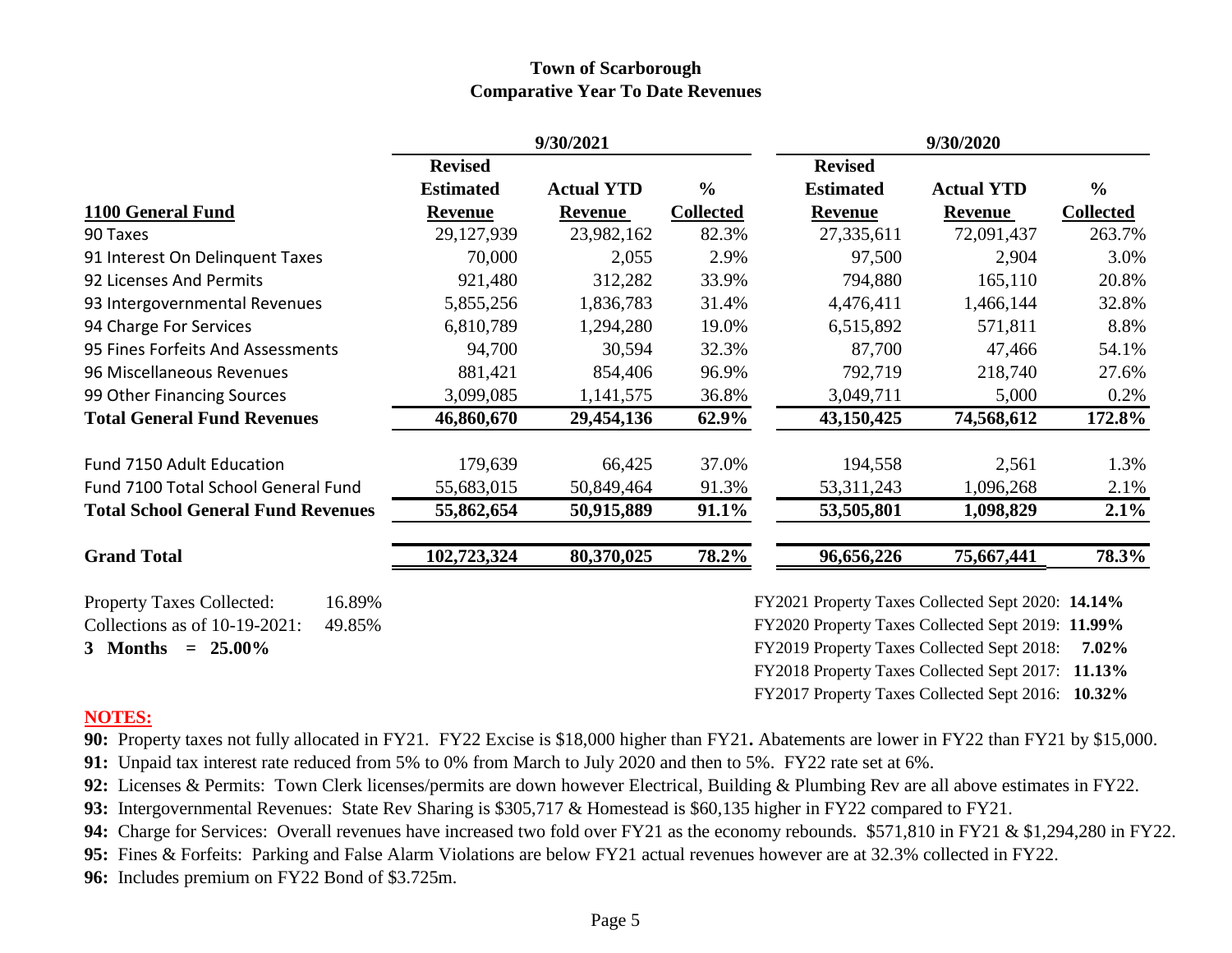#### **Town of Scarborough Year To Date Expenditures Through September 30, 2021**

|                                              | Original      | <b>Revised</b> | <b>YTD</b>               |         | <b>Available</b> | <b>Percent</b> |
|----------------------------------------------|---------------|----------------|--------------------------|---------|------------------|----------------|
| <b>Other Town Fund Expenditures</b>          | Appropriation | <b>Budget</b>  | <b>Expended</b>          | Encumb  | <b>Budget</b>    | <b>Used</b>    |
| Fund 1200 Total Special Revenue Fund         |               |                | 801,694                  | 19,775  | (821, 469)       | 100.0%         |
| Fund 1300 Total Capital Projects Fund        | 235,500       | 235,500        | 32.415                   |         | 203,085          | 13.8%          |
| Fund 1310 Total Capital Projects Fund        | 4,525,000     | 4,525,000      | 35,006                   | 8,500   | 4,481,494        | 1.0%           |
| Fund 1500 Total Cemetery Permanent Fund      |               |                |                          |         |                  | $0.0\%$        |
| <b>Total Town Other Fund Exp</b>             | 4,760,500     | 4,760,500      | 869,114                  | 28,275  | 3,863,110        | 18.9%          |
|                                              |               |                |                          |         |                  |                |
| <b>Other School Fund Expenditures</b>        |               |                |                          |         |                  |                |
| Fund 72xx Total School Special Revenue Fund  |               |                | 578,007                  | 32,583  | (610, 590)       | 100.0%         |
| Fund 7300 Total School Capital Projects Fund | 286,250       | 286,250        | $\overline{\phantom{a}}$ |         | 286,250          | $0.0\%$        |
| Fund 7400 Total School Capital Projects Fund | 3,352,651     | 3,352,651      | 558,000                  | 107.747 | 2,686,904        | 19.9%          |
| Fund 7600 Total School Nutrition Program     | 1,806,963     | 1,806,963      | 326,051                  | 374,118 | 1,106,794        | 38.7%          |
| Fund 7800 Total School Scholarship Funds     |               |                |                          |         |                  | 100.0%         |
| <b>Total School Other Fund Exp</b>           | 5,445,864     | 5,445,864      | 1,462,058                | 514,448 | 3,469,358        | 36.3%          |

#### **Year To Date Revenues Through September 30, 2021**

|                                              | Original               | <b>Revised</b>        |                     |                      |                   |  |
|----------------------------------------------|------------------------|-----------------------|---------------------|----------------------|-------------------|--|
|                                              | <b>Estimated</b>       | <b>Estimated</b>      | <b>Actual YTD</b>   | <b>Remaining</b>     | $\frac{0}{0}$     |  |
| <b>Other Town Fund Revenues</b>              | Revenue                | Revenue               | Revenue             | <b>Revenue</b>       | <b>Collected</b>  |  |
| Fund 1200 Total Special Revenue Fund         |                        |                       | 846,704             | (846,704)            | 100.0%            |  |
| Fund 1300 Total Capital Projects Fund        | 235,500                | 235,500               | 607,693             | (372, 193)           | 258.0%            |  |
| Fund 1310 Total Capital Projects Fund        | 4,525,000              | 4,525,000             | 998,645             | 3,526,355            | 22.1%             |  |
| Fund 1500 Total Cemetery Permanent Fund      |                        |                       | 389                 | (389)                | 100.0%            |  |
| <b>Total Town Other Fund Rev</b>             | 4,760,500              | 4,760,500             | 2,453,432           | 2,307,068            | 51.5%             |  |
| <b>Other School Fund Revenues</b>            |                        |                       |                     |                      |                   |  |
| Fund 72xx Total School Special Revenue Fund  |                        |                       | 59,116              | (59,116)             | 100.0%            |  |
| Fund 7300 Total School Capital Projects Fund |                        |                       | $\Omega$            | (0)                  | 100.0%            |  |
| Fund 7400 Total School Capital Projects Fund | 3,638,901              | 3,638,901             | 1,902,638           | 1,736,263            | 52.3%             |  |
| Fund 7600 Total School Nutrition Program     | 1,806,963              | 1,806,963             | 475,640             | 1,331,323            | 26.3%             |  |
| Fund 7800 Total School Scholarship Funds     |                        |                       | 304                 | (304)                | 100.0%            |  |
| <b>Total School Other Fund Rev</b>           | 5,445,864              | 5,445,864             | 2,437,698           | 3,008,166            | 44.8%             |  |
|                                              | <b>Original Budget</b> | <b>Revised Budget</b> | <b>YTD Activity</b> | <b>Remaining Bal</b> | <b>Percentage</b> |  |
| <b>Grand Totals Expenditures</b>             | 112,929,688            | 112,929,688           | 21,186,341          | 88, 343, 652         | 21.8%             |  |
| <b>Grand Totals Revenues</b>                 | 112,929,688            | 112,929,688           | 85,261,155          | 27,668,533           | 75.5%             |  |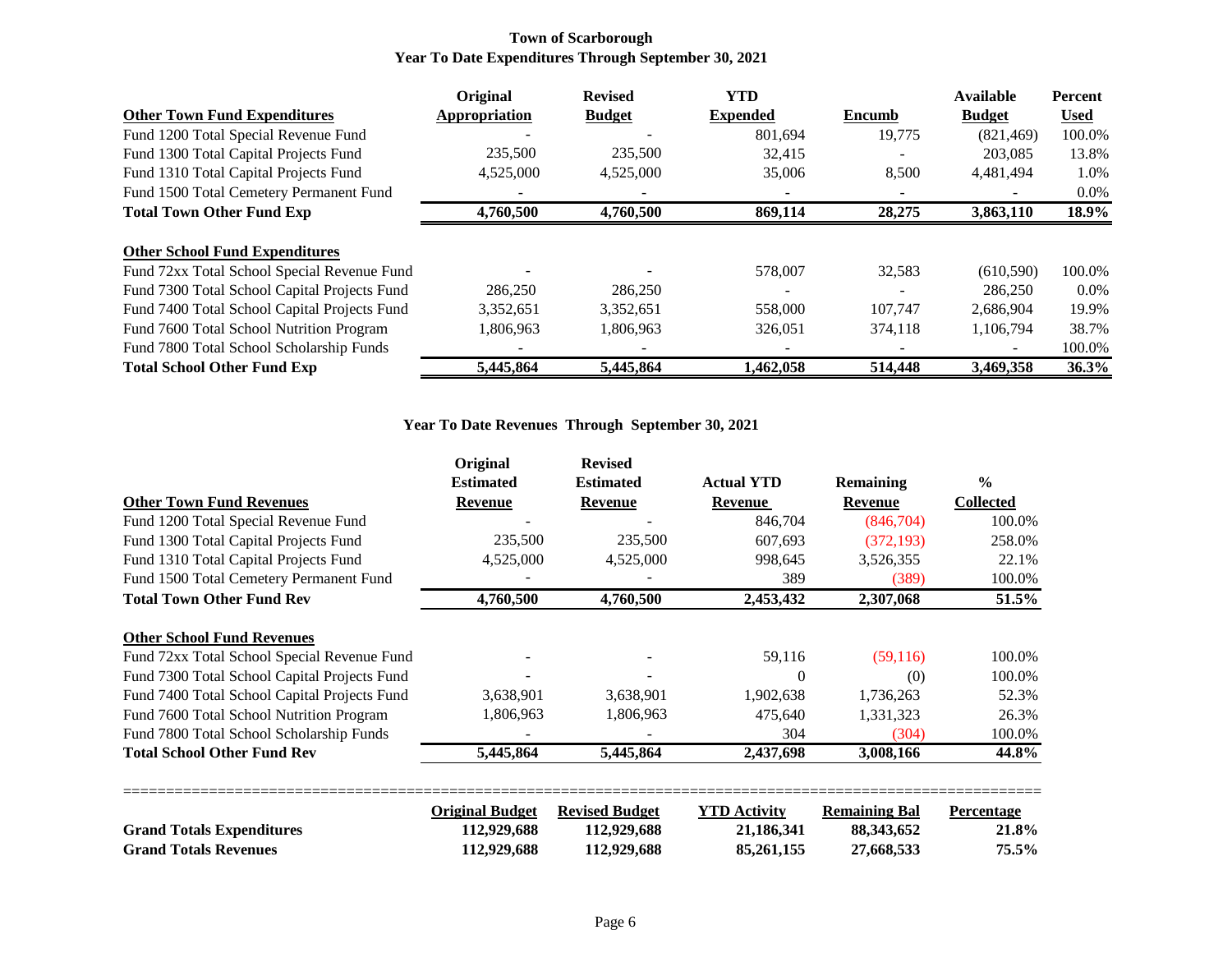# Town of Scarborough Year To Date Education Expenditures Through September 30, 2021

|                                    | Original      | <b>Revised</b> | <b>YTD</b>      |                          | <b>Available</b> | <b>Percent</b> |
|------------------------------------|---------------|----------------|-----------------|--------------------------|------------------|----------------|
| <b>Education:</b>                  | Appropriation | <b>Budget</b>  | <b>Expended</b> | <b>Encumb</b>            | <b>Budget</b>    | <b>Used</b>    |
| Regular instruction                | 34,384,116    | 34,384,116     | 7,877,278       | 147,268                  | 26,359,570       | 23.3%          |
| Improvement of instruction         | 977,217       | 977,217        | 279,462         | 42,815                   | 654,940          | 33.0%          |
| Special services                   | 5,157,656     | 5,157,656      | 1,071,943       | 13,858                   | 4,071,855        | 21.1%          |
| General & special administration   | 289,513       | 289,513        | 70,908          |                          | 218,605          | 24.5%          |
| Board of education                 | 44,418        | 44,418         | 21,280          |                          | 23,138           | 47.9%          |
| Office of the superintendent       | 833,720       | 833,720        | 237,935         | 595                      | 595,190          | 28.6%          |
| <b>Business administration</b>     | 2,362,477     | 2,362,477      | 566,314         | $\overline{\phantom{a}}$ | 1,796,163        | 24.0%          |
| Transportation                     | 1,905,797     | 1,905,797      | 251,282         | 120                      | 1,654,396        | 13.2%          |
| Operation and maintenance of plant | 4,190,725     | 4,190,725      | 1,014,595       | 44,548                   | 3,131,582        | 25.3%          |
| <b>Adult Education</b>             | 179,639       | 179,639        | 36,117          |                          | 143,522          | 20.1%          |
| Food Service Allocation            |               |                |                 |                          |                  | $0.0\%$        |
| Debt service                       | 5,537,376     | 5,537,376      |                 |                          | 5,537,376        | $0.0\%$        |
| <b>Total Education</b>             | 55,862,654    | 55,862,654     | 11,427,114      | 249,203                  | 44,186,337       | 20.9%          |